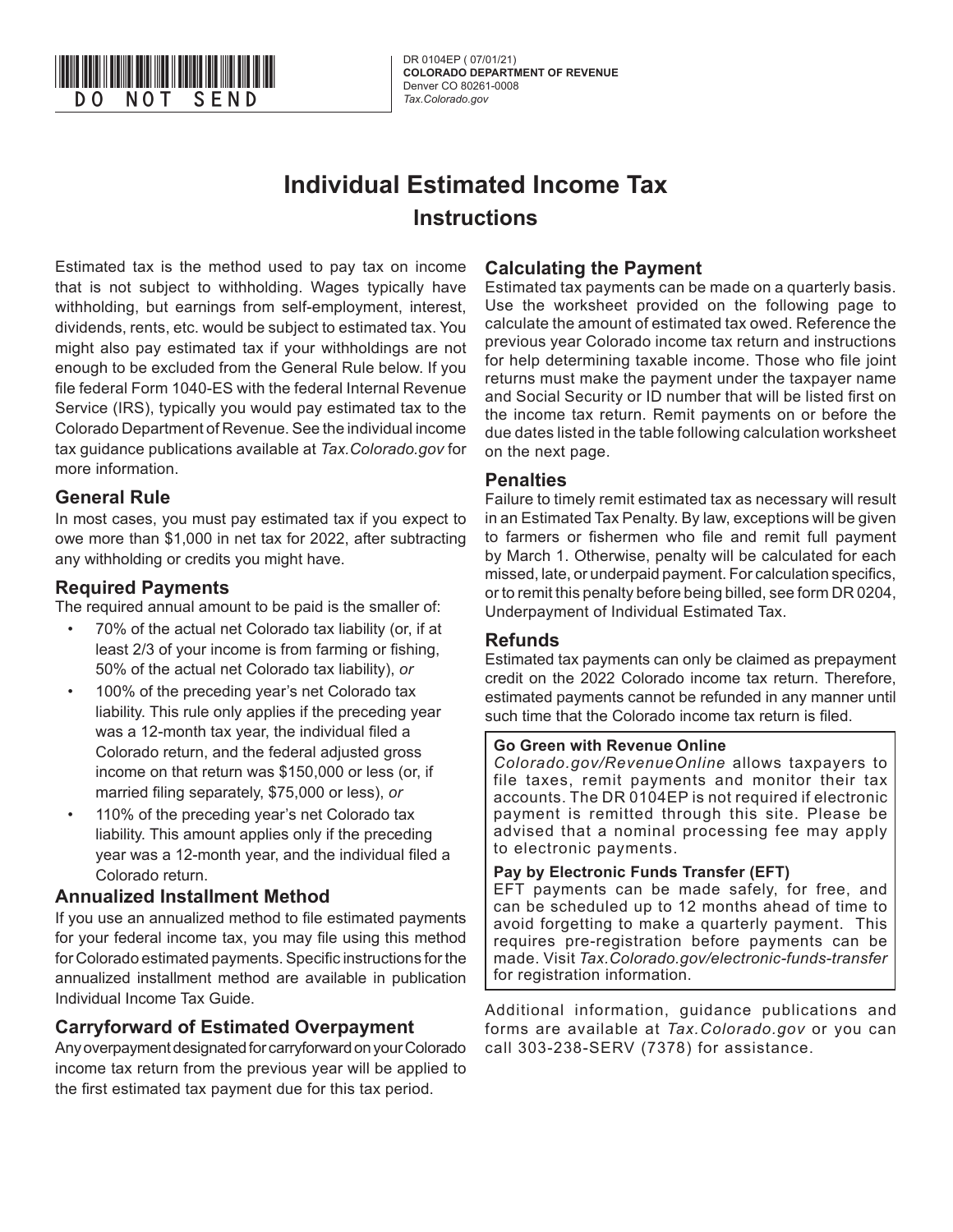

# **Colorado Estimated Tax – Individuals Worksheet**

**Do not send, keep for your records**

| 1. Estimated 2022 Colorado taxable income                                  |                                                                            |       |                                    |       |                    |     | \$               |    |
|----------------------------------------------------------------------------|----------------------------------------------------------------------------|-------|------------------------------------|-------|--------------------|-----|------------------|----|
| 2. Estimated 2022 Colorado income tax -4.55% of line 1                     |                                                                            |       |                                    |       |                    |     | \$               | 00 |
| 3. Estimated 2022 Colorado alternative minimum tax                         |                                                                            |       |                                    |       |                    |     | \$               | 00 |
| 4. Estimated 2022 recapture of prior year credits                          |                                                                            | \$    | 00                                 |       |                    |     |                  |    |
| 5. Total of lines 2, 3 and 4                                               |                                                                            |       |                                    |       |                    |     | \$               | 00 |
| 6. All credits other than withholding and estimated payments               |                                                                            |       |                                    |       |                    |     | \$               | 00 |
| 7. Subtract line 6 from line 5                                             |                                                                            | \$    | 00                                 |       |                    |     |                  |    |
| 8. Estimated 2022 Colorado wage or nonresident real estate withholding tax |                                                                            | \$    | 00                                 |       |                    |     |                  |    |
|                                                                            | \$                                                                         | 00    |                                    |       |                    |     |                  |    |
| <b>Payment</b><br><b>Number</b>                                            | 9. Net estimated tax, subtract line 8 from line 7<br><b>Net Amount Due</b> |       | 2021<br><b>Overpayment Applied</b> |       | <b>Payment Due</b> |     | <b>Due Dates</b> |    |
| 1                                                                          | \$                                                                         | 00 \$ |                                    | 00 \$ |                    | 00  | April 15         |    |
| $\overline{2}$                                                             | \$                                                                         | 00 \$ |                                    | 00 \$ |                    | 00  | June 15          |    |
| 3                                                                          | \$                                                                         | 00 \$ |                                    | 00 \$ |                    | 00  | September 15     |    |
|                                                                            | \$                                                                         | 00 \$ |                                    | 00 \$ |                    | 100 | January 15, 2023 |    |

Round your payment to the nearest dollar. If paying by check, the amount on the check and the amount entered on the payment form must be the same. This will help maintain accuracy in your tax account. It is strongly recommended that estimated payments be remitted online at *Colorado.gov/RevenueOnline* or by EFT at *Tax.Colorado.gov/electronic-funds-transfer* to avoid problems or delays with the 2022 income tax return.

**Due Dates:** If the due date falls on a weekend or federal holiday, payment will be due the next business day.